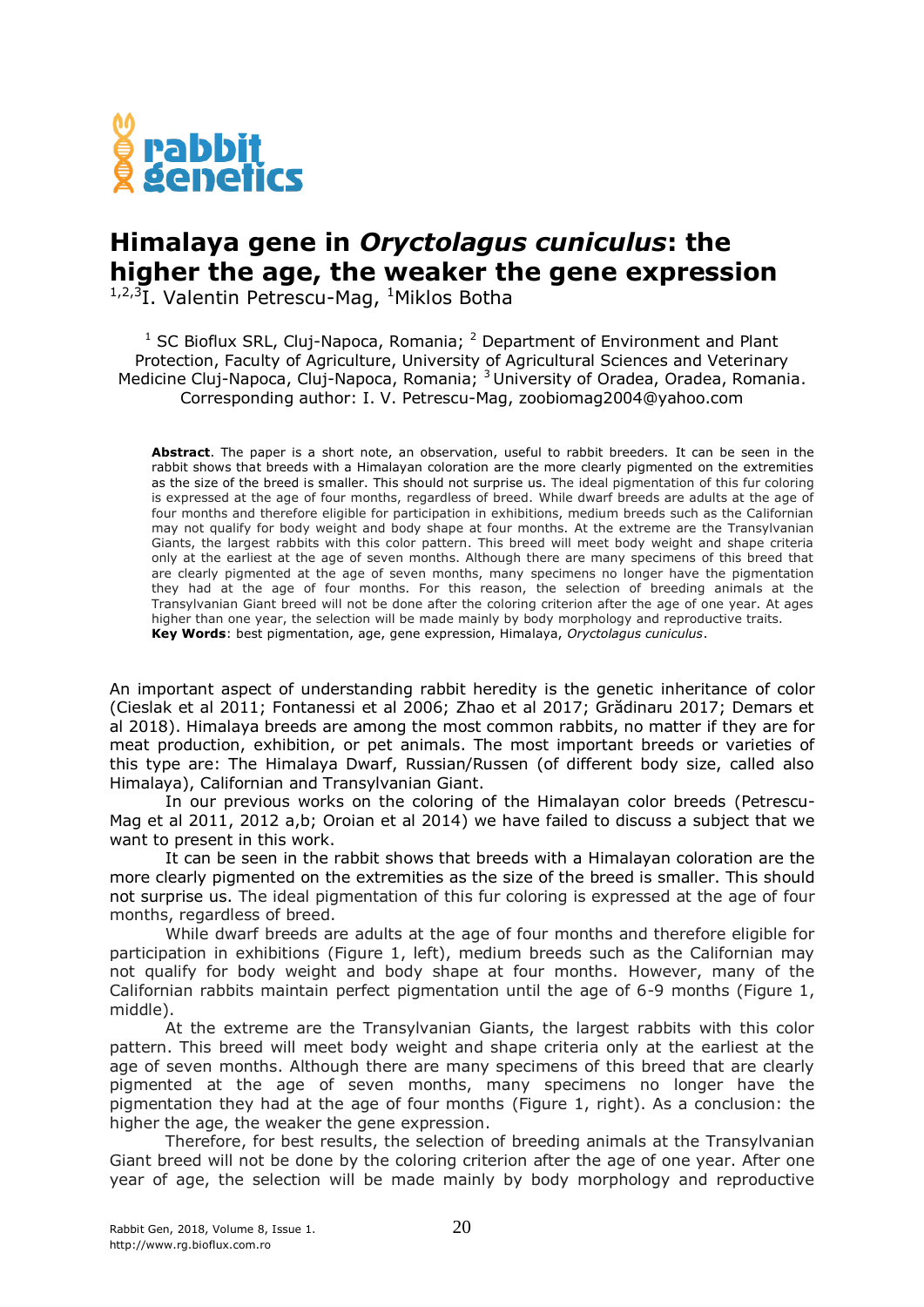traits. We believe that selection for best pigmentation in Transylvanian Giant rabbits is recommended between 4 and 8 months.



Figure 1. Adult Himalayan Dwarf with a perfect mask at the age of 4 months (left, photo: Zsolt Graban), adult Californian rabbit with a very good pigmentation at 6 months (at the middle, original picture), and Transylvanian Giant rabbit with a good pigmentation at 11 months, but with a beginning of discoloration in the ears (right, photo: Mircea Roșca).

## **References**

- Cieslak M., Reissmann M., Hofreiter M., Ludwig A., 2011 Colours of domestication. Biological Reviews 86(4):855-899.
- Demars J., Iannuccelli N., Utzeri V., Auvinet G., Riquet J., Fontanesi L., Allain D., 2018 New Insights into the Melanophilin (MLPH) Gene Affecting Coat Color Dilution in Rabbits. Genes 9(9):430.
- Fontanesi L., Tazzoli M., Beretti F., Russo V., 2006 Mutations in the melanocortin 1 receptor (MC1R) gene are associated with coat colours in the domestic rabbit (*Oryctolagus cuniculus*). Animal Genetics 37(5):489-493.
- Grădinaru A. C. 2017 The Transylvanian Giant Rabbit: an efficient selection for qualitative and quantitative genetic traits. Rabbit Genetics 7(1):1-6.
- Oroian I. G., Militaru H., Burny P., Blaga B. C., Wittouck T., Petrescu-Mag I. V., 2014 Géant de Transylvanie: Standard de race pour arbitrage en expositions cunicoles. Rabbit Gen 4(1):48-51.
- Petrescu-Mag R. M., Oroian I. G., Vesa Ş. C., Petrescu-Mag I. V., 2012a Himalaya: an evolutionarily paradoxical phenotype in rabbits (*Oryctolagus cuniculus*). Rabbit Genetics 2:15-17.
- Petrescu-Mag I. V., Petrescu-Mag R. M., Pasarin B., Pop D., Botha M., Gilca V., Bud I., Hoha G., Creanga S., 2011 Proposal of standard for the judgement of the exhibition Transylvanian Giant Rabbit. ABAH Bioflux 3(1):39-41.
- Petrescu-Mag I. V., Petrescu-Mag R. M., Viman O., Botha M., Hoha G., Grun E., Creanga S., 2012b The Giant of Transylvania: Standard for arbitration in rabbit exhibitions. Rabbit Genetics 2(1):1-4.
- Zhao B., Chen Y., Yan X., Hao Y., Zhu J., Weng Q., Wu X., 2017 Gene expression profiling analysis reveals fur development in rex rabbits (*Oryctolagus cuniculus*). Genome 60(12): 1060-1067.